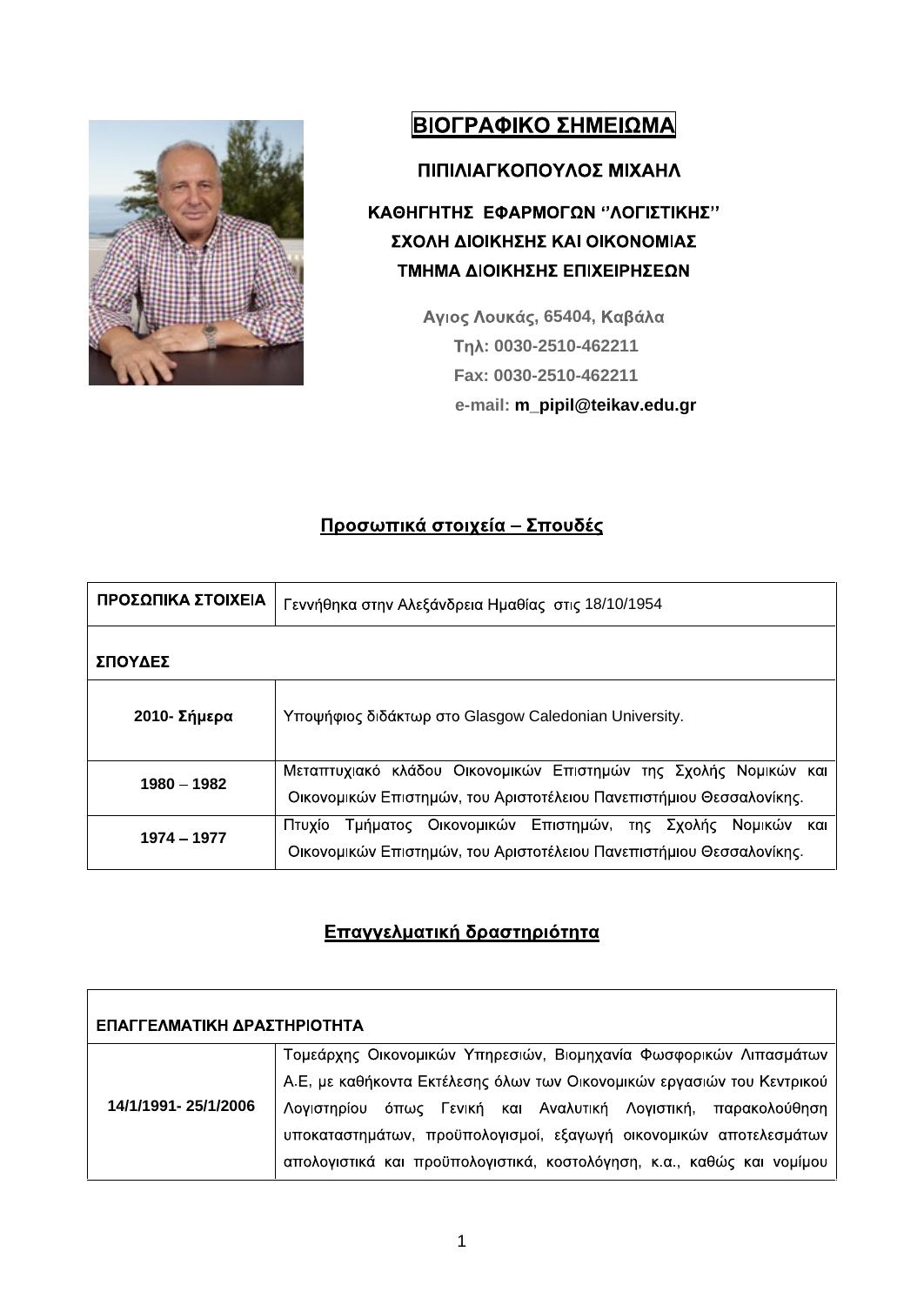|                       | εκπροσώπησής της έναντι τρίτων.                                          |
|-----------------------|--------------------------------------------------------------------------|
|                       | Υπεύθυνος Οικονομικών και Διοικητικών Υπηρεσιών, Γ.Η ΣΚΟΥΡΤΗΣ Α.Ε, με    |
| 1/5/1982 - 10/2/1984  | καθήκοντα Διοικητικής και Οικονομικής Διεύθυνσης του υποκαταστήματος της |
|                       | Εταιρείας για την Βόρειο Ελλάδα με καθήκοντα Επίβλεψης και               |
|                       | παρακολούθησης όλων των εργασιών του Λογιστηρίου και εκπροσώπησής της    |
|                       | έναντι τρίτων.                                                           |
|                       | Υπεύθυνος Λογιστηρίου, Ι.ΗΛΙΟΠΟΥΛΟΣ Α.Ε με καθήκοντα Εκτέλεσης όλων      |
| 25/6/1980 - 4/1/1982  | των εργασιών του Λογιστηρίου όπως Γενική Λογιστική-Κοστολόγηση,          |
|                       | παρακολούθηση υποκαταστημάτων κ.α.                                       |
|                       | Δόκιμος Έφεδρος Αξιωματικός - Ανθυπολοχαγός Διαχειριστής-Φροντιστής      |
| 19/1/1978 - 19/5/1980 | Πεζικού, Ελληνικός Στρατός, 19 Σύνταγμα Πεζικού, Βυρώνεια Κιλκίς.        |
|                       |                                                                          |

## Διδακτικό έργο

Από 26/1/2006 διορίσθηκα ως τακτικός καθηγητής Εφαρμογών Λογιστικής στο ΤΕΙ ΚΑΒΑΛΑΣ, στο τμήμα Διοίκησης Επιχειρήσεων.

|                                                                                                               | ΑΥΤΟΔΥΝΑΜΗ ΔΙΔΑΣΚΑΛΙΑ ΣΤΗΝ ΤΡΙΤΟΒΑΘΜΙΑ ΕΚΠΑΙΔΕΥΣΗ                                                                                                                                                                                            |
|---------------------------------------------------------------------------------------------------------------|----------------------------------------------------------------------------------------------------------------------------------------------------------------------------------------------------------------------------------------------|
| ΑΚΑΔΗΜΑΪΚΑ ΕΤΗ<br>2010 (μέχρι σήμερα)<br>2009-2010<br>2008-2009<br>2007-2008<br>2006-2007<br>Εαρινό 2005-2006 | Τ.Ε.Ι. ΚΑΒΑΛΑΣ<br>Τμήμα Διοίκησης Επιχειρήσεων<br>Διδασκαλία των μαθημάτων:<br>• Διοικητική Λογιστική Ι<br>• Διοικητική Λογιστική ΙΙ<br>• Χρηματοοικονομική Λογιστική I<br>• Χρηματοοικονομική Λογιστική ΙΙ<br>• Επίβλεψη Πτυχιακών Εργασιών |
| ΑΚΑΔΗΜΑΪΚΟ ΕΤΟΣ<br>2005-2006<br>(Χειμερινό εξάμηνο)                                                           | Τ.Ε.Ι. ΚΑΒΑΛΑΣ<br>Τμήμα Διοίκησης Επιχειρήσεων<br>Διδασκαλία των μαθημάτων:<br>• Διοικητική Λογιστική Ι<br>• Διοικητική Λογιστική ΙΙ<br>• Χρηματοοικονομική Λογιστική Ι<br>• Χρηματοοικονομική Λογιστική ΙΙ<br>• Επίβλεψη Πτυχιακών Εργασιών |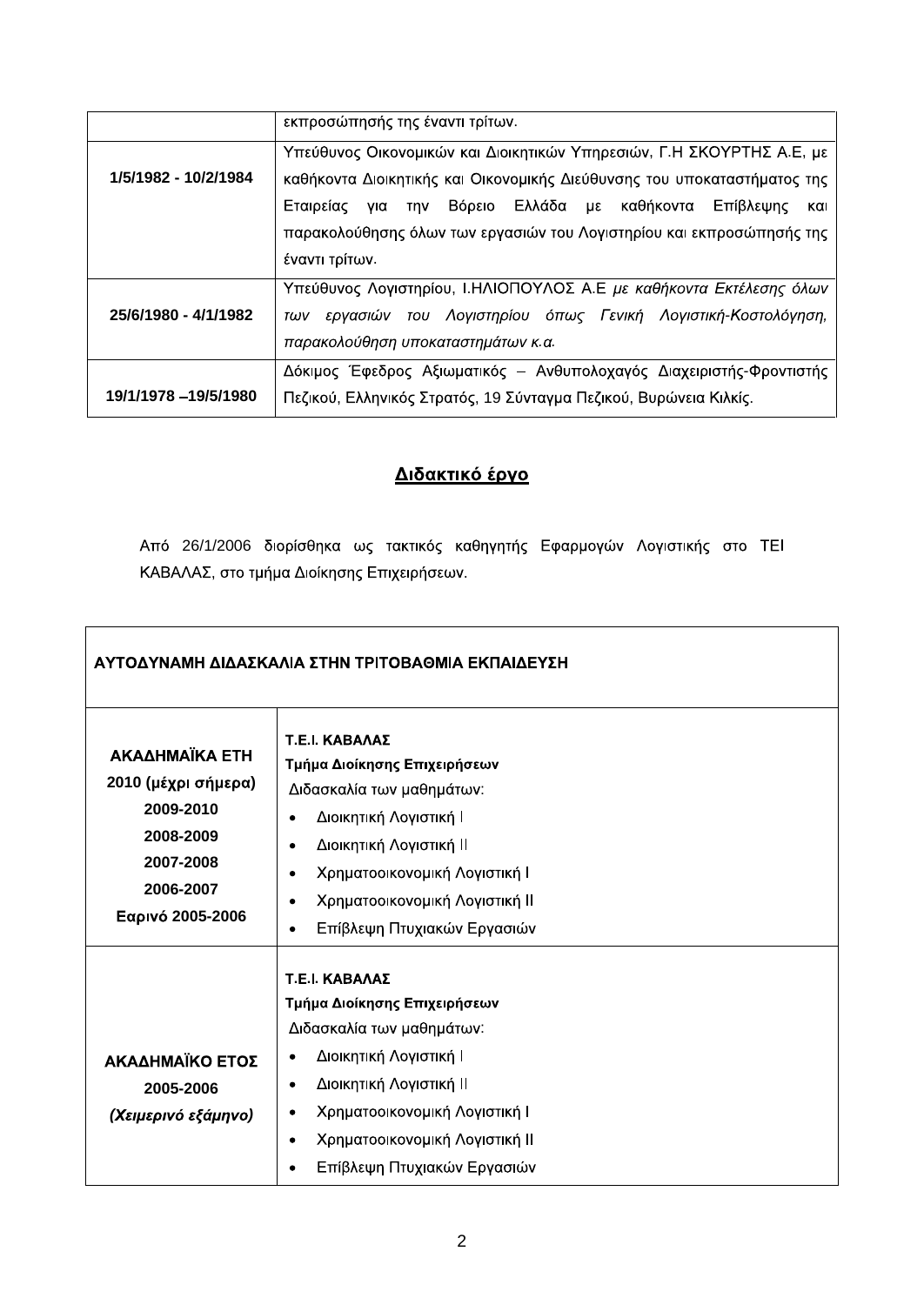|                 | Τ.Ε.Ι. ΚΑΒΑΛΑΣ                              |  |
|-----------------|---------------------------------------------|--|
|                 | Τμήμα Διοίκησης Επιχειρήσεων                |  |
|                 | Διδασκαλία των μαθημάτων:                   |  |
| ΑΚΑΔΗΜΑΪΚΟ ΕΤΟΣ | • Διοικητική Λογιστική Ι                    |  |
| 2004-2005       | • Διοικητική Λογιστική ΙΙ                   |  |
|                 | • Χρηματοοικονομική Λογιστική Ι             |  |
|                 | • Χρηματοοικονομική Λογιστική ΙΙ            |  |
|                 | Επίβλεψη Πτυχιακών Εργασιών<br>$\bullet$    |  |
|                 | Τ.Ε.Ι. ΚΑΒΑΛΑΣ                              |  |
|                 | Τμήμα Διοίκησης Επιχειρήσεων                |  |
|                 | Διδασκαλία των μαθημάτων:                   |  |
| ΑΚΑΔΗΜΑΪΚΟ ΕΤΟΣ | • Διοικητική Λογιστική Ι                    |  |
| 2003-2004       | • Χρηματοοικονομική Λογιστική Ι             |  |
|                 | • Χρηματοοικονομική Λογιστική ΙΙ            |  |
|                 | Επίβλεψη Πτυχιακών Εργασιών<br>$\bullet$    |  |
|                 | Τ.Ε.Ι. ΚΑΒΑΛΑΣ                              |  |
|                 | Τμήμα Διοίκησης Επιχειρήσεων                |  |
|                 | Διδασκαλία των μαθημάτων:                   |  |
| ΑΚΑΔΗΜΑΪΚΟ ΕΤΟΣ | • Διοικητική Λογιστική Ι                    |  |
| 2002-2003       | • Χρηματοοικονομική Λογιστική Ι             |  |
|                 | • Χρηματοοικονομική Λογιστική ΙΙ            |  |
|                 | Επίβλεψη Πτυχιακών Εργασιών<br>$\bullet$    |  |
|                 | Τ.Ε.Ι. ΚΑΒΑΛΑΣ                              |  |
|                 | Τμήμα Διοίκησης Επιχειρήσεων                |  |
|                 | Διδασκαλία των μαθημάτων:                   |  |
|                 | • Διοικητική Λογιστική Ι                    |  |
| ΑΚΑΔΗΜΑΪΚΟ ΕΤΟΣ | Διοικητική Λογιστική ΙΙ<br>$\bullet$        |  |
| 2001-2002       | • Χρηματοοικονομική Λογιστική Ι             |  |
|                 | • Χρηματοοικονομική Λογιστική ΙΙ            |  |
|                 | Επίβλεψη Πτυχιακών Εργασιών                 |  |
|                 | Τ.Ε.Ι. ΚΑΒΑΛΑΣ                              |  |
|                 | Τμήμα Διοίκησης Επιχειρήσεων                |  |
|                 | Διδασκαλία των μαθημάτων:                   |  |
|                 | • Γενική Λογιστική                          |  |
| ΑΚΑΔΗΜΑΪΚΟ ΕΤΟΣ | • Κοστολόγηση                               |  |
| 2000-2001       | • Λογιστική Κόστους                         |  |
|                 | Χρηματοοικονομική Λογιστική Ι<br>$\bullet$  |  |
|                 | Χρηματοοικονομική Λογιστική II<br>$\bullet$ |  |
|                 |                                             |  |
|                 | Επίβλεψη Πτυχιακών Εργασιών<br>$\bullet$    |  |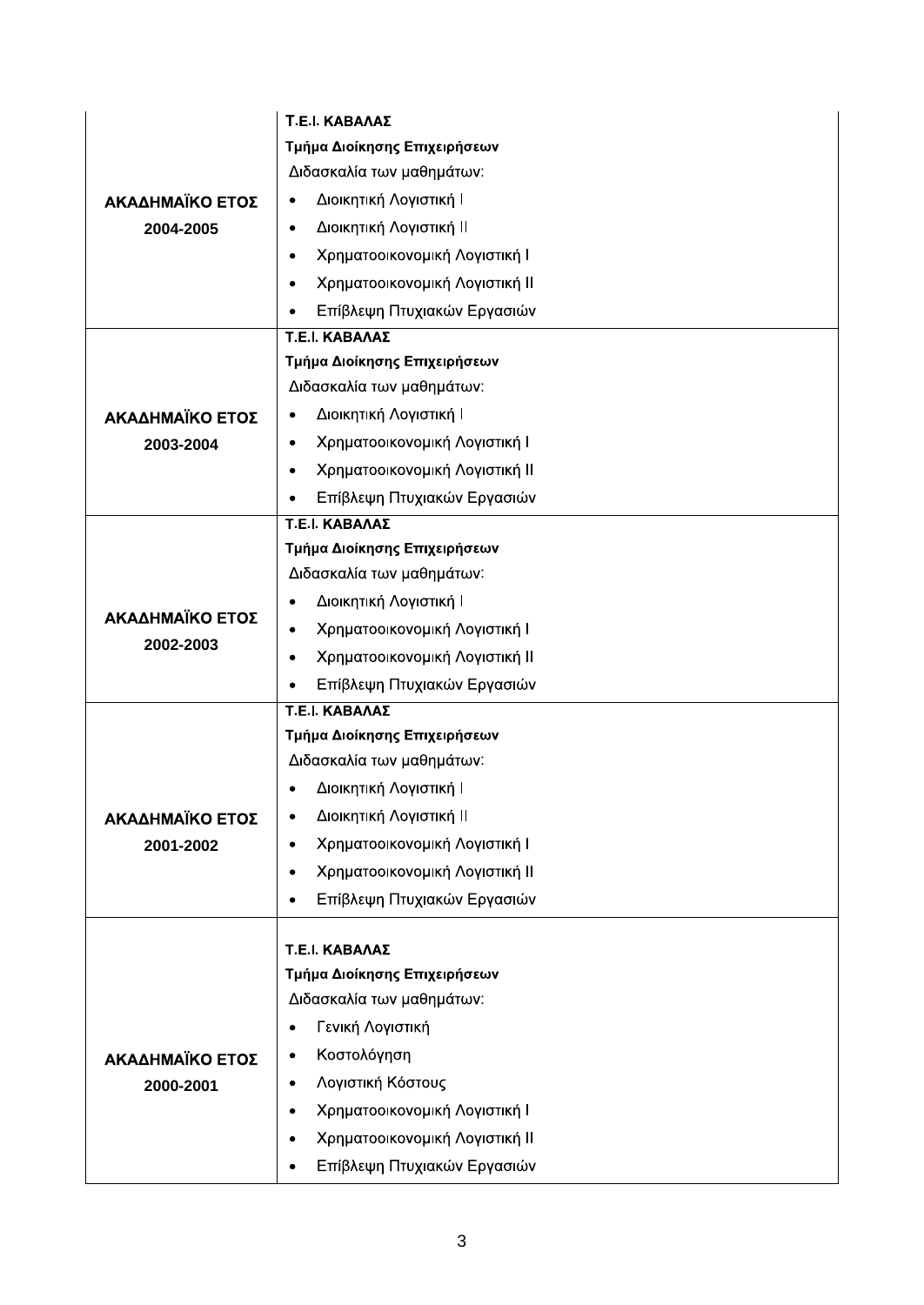|                 | Τ.Ε.Ι. ΚΑΒΑΛΑΣ                                            |  |  |
|-----------------|-----------------------------------------------------------|--|--|
|                 | Τμήμα Διοίκησης Επιχειρήσεων                              |  |  |
|                 | Διδασκαλία των μαθημάτων:                                 |  |  |
| ΑΚΑΔΗΜΑΪΚΟ ΕΤΟΣ | • Οικονομική Ι                                            |  |  |
| 1999-2000       | • Γενική Λογιστική                                        |  |  |
|                 | • Κοστολόγηση                                             |  |  |
|                 | • Λογιστική Κόστους                                       |  |  |
|                 | • Επίβλεψη Πτυχιακών Εργασιών                             |  |  |
|                 | Τ.Ε.Ι. ΚΑΒΑΛΑΣ                                            |  |  |
|                 | Τμήμα Διοίκησης Επιχειρήσεων                              |  |  |
|                 | Διδασκαλία των μαθημάτων:                                 |  |  |
| ΑΚΑΔΗΜΑΪΚΟ ΕΤΟΣ | • Οικονομική Ι                                            |  |  |
|                 | • Γενική Λογιστική                                        |  |  |
| 1998-1999       | • Κοστολόγηση                                             |  |  |
|                 | • Λογιστική Κόστους                                       |  |  |
|                 | • Επίβλεψη Πτυχιακών Εργασιών                             |  |  |
|                 | Τ.Ε.Ι. ΚΑΒΑΛΑΣ                                            |  |  |
|                 | Τμήμα Διοίκησης Επιχειρήσεων                              |  |  |
| ΑΚΑΔΗΜΑΪΚΟ ΕΤΟΣ | Διδασκαλία των μαθημάτων:                                 |  |  |
| 1997-1998       | • Οικονομική Ι                                            |  |  |
|                 | • Γενική Λογιστική                                        |  |  |
|                 | • Κοστολόγηση                                             |  |  |
|                 | Τ.Ε.Ι. ΚΑΒΑΛΑΣ                                            |  |  |
|                 | Τμήμα Διοίκησης Επιχειρήσεων                              |  |  |
| ΑΚΑΔΗΜΑΪΚΟ ΕΤΟΣ | Διδασκαλία των μαθημάτων:                                 |  |  |
| 1996-1997       | • Οικονομική Ι                                            |  |  |
|                 | • Γενική Λογιστική                                        |  |  |
|                 | Τ.Ε.Ι. ΚΑΒΑΛΑΣ                                            |  |  |
|                 | Τμήμα Λογιστικής                                          |  |  |
|                 | Διδασκαλία των μαθημάτων:                                 |  |  |
|                 | • Οικονομική Ι                                            |  |  |
| ΑΚΑΔΗΜΑΪΚΟ ΕΤΟΣ | Τμήμα Διοίκησης Επιχειρήσεων<br>Διδασκαλία των μαθημάτων: |  |  |
| 1995-1996       | • Οικονομική Ι                                            |  |  |
|                 | • Γενική Λογιστική                                        |  |  |
|                 |                                                           |  |  |
|                 | • Κοστολόγηση                                             |  |  |
|                 | Τ.Ε.Ι. ΚΑΒΑΛΑΣ                                            |  |  |
|                 | Τμήμα Λογιστικής                                          |  |  |
|                 | Διδασκαλία των μαθημάτων:                                 |  |  |
|                 | • Οικονομική Ι                                            |  |  |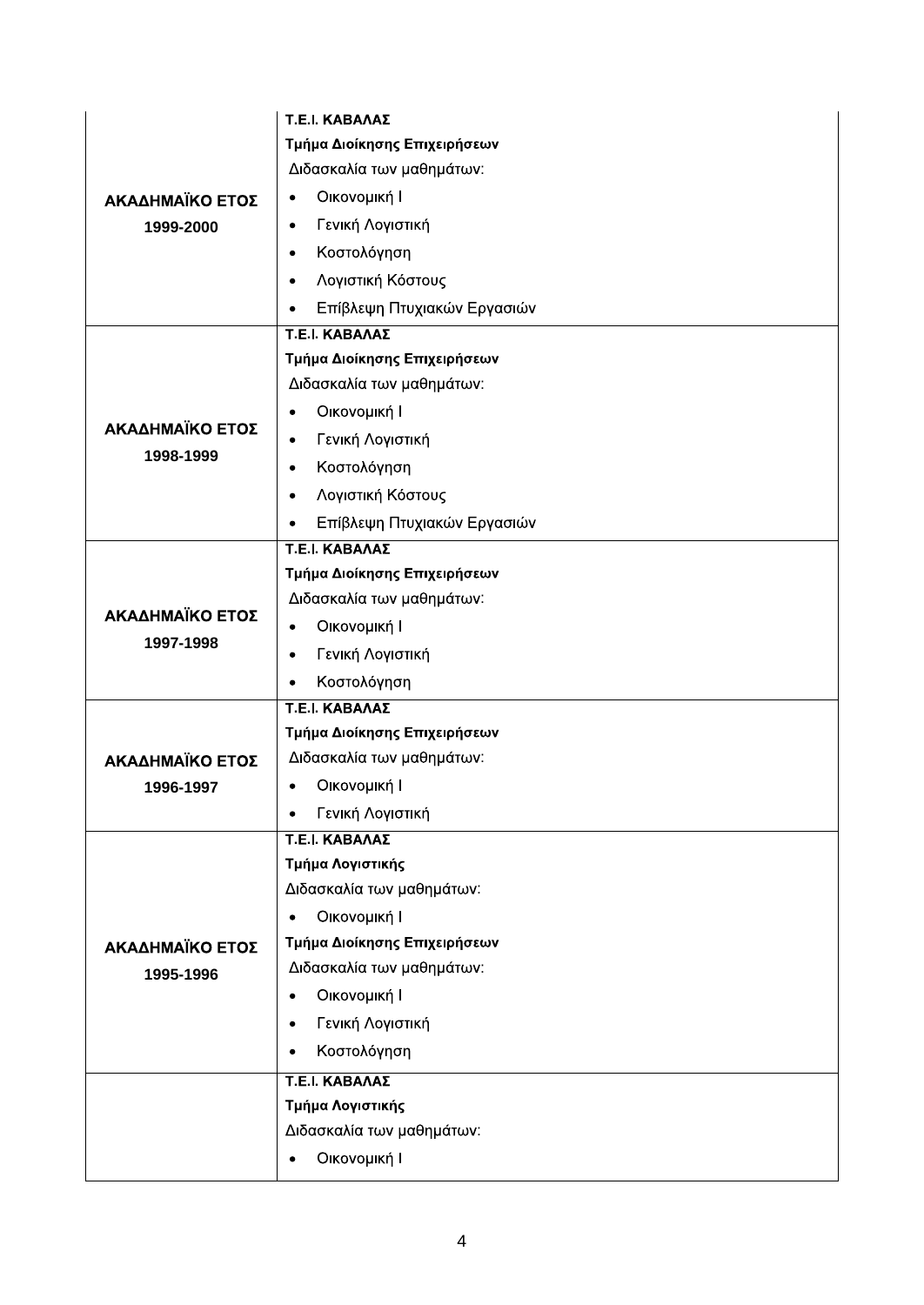| ΑΚΑΔΗΜΑΪΚΟ ΕΤΟΣ | Τμήμα Διοίκησης Επιχειρήσεων  |
|-----------------|-------------------------------|
| 1994-1995       | Διδασκαλία των μαθημάτων:     |
|                 | • Οικονομική Ι                |
|                 | • Σεμινάριο τελειόφοιτων      |
|                 | • Επίβλεψη Πτυχιακών Εργασιών |
|                 |                               |
|                 | Τ.Ε.Ι. ΚΑΒΑΛΑΣ                |
|                 | Τμήμα Διοίκησης Επιχειρήσεων  |
|                 | Διδασκαλία των μαθημάτων:     |
| ΑΚΑΔΗΜΑΪΚΟ ΕΤΟΣ | • Οικονομική Ι                |
| 1993-1994       | • Σεμινάριο τελειόφοιτων      |
|                 | • Επίβλεψη Πτυχιακών Εργασιών |
|                 |                               |
|                 |                               |
|                 |                               |
|                 | Τ.Ε.Ι. ΚΑΒΑΛΑΣ                |
| ΑΚΑΔΗΜΑΪΚΟ ΕΤΟΣ | Τμήμα Διοίκησης Επιχειρήσεων  |
| 1992-1993       | Διδασκαλία των μαθημάτων:     |
|                 | • Οικονομική Ι                |
|                 | • Οικονομική ΙΙ               |
|                 | • Επίβλεψη Πτυχιακών Εργασιών |
|                 |                               |
|                 | Τ.Ε.Ι. ΚΑΒΑΛΑΣ                |
|                 | Τμήμα Λογιστικής              |
|                 | Διδασκαλία των μαθημάτων:     |
|                 | • Επίβλεψη Πτυχιακών Εργασιών |
| ΑΚΑΔΗΜΑΪΚΟ ΕΤΟΣ | Τμήμα Διοίκησης Επιχειρήσεων  |
| 1991-1992       | Διδασκαλία των μαθημάτων:     |
|                 | • Οικονομική Ι                |
|                 |                               |
|                 | • Επίβλεψη Πτυχιακών Εργασιών |
|                 |                               |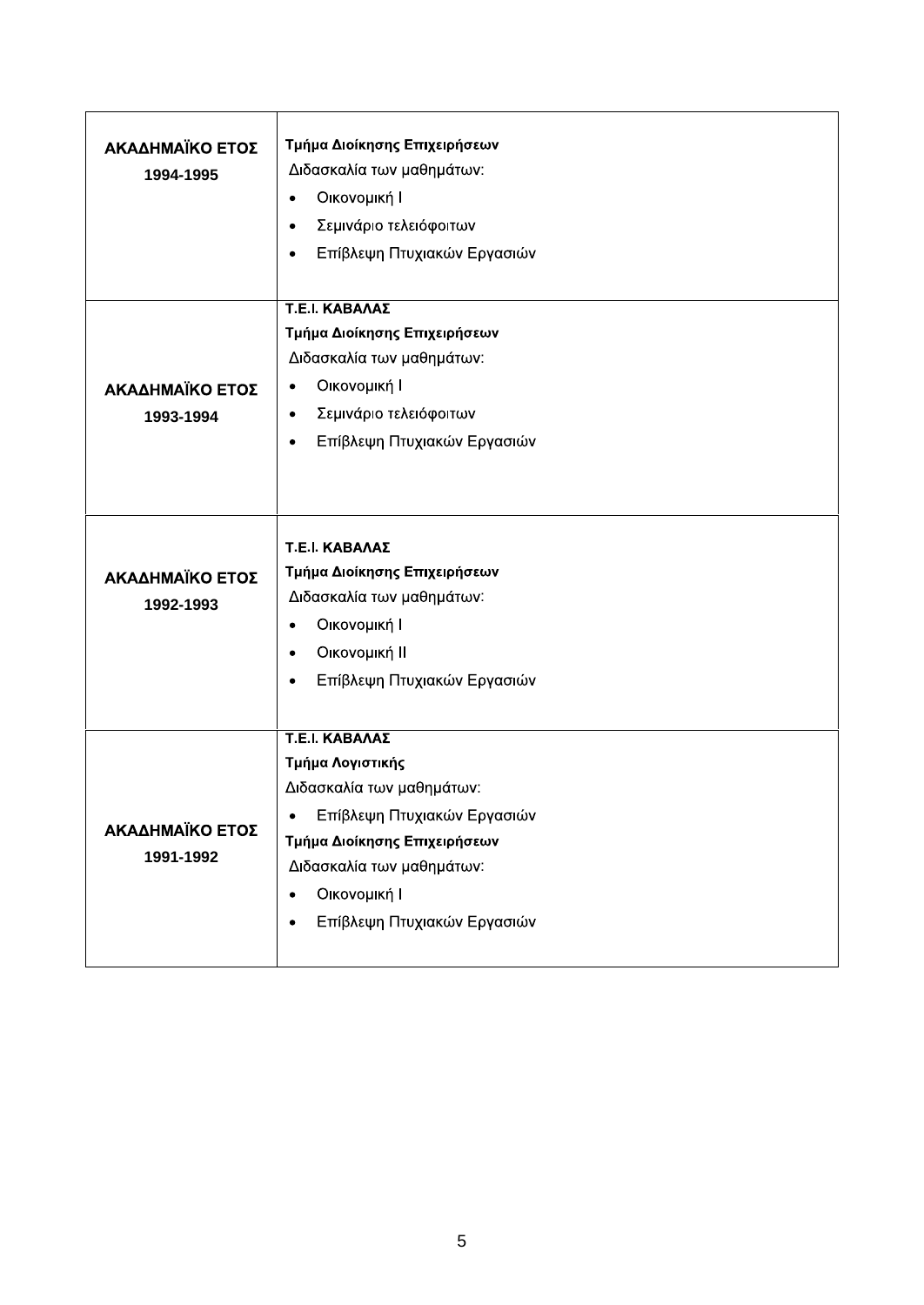| ΑΚΑΔΗΜΑΪΚΟ ΕΤΟΣ<br>1990-1991 | Τ.Ε.Ι. ΚΑΒΑΛΑΣ<br>Τμήμα Λογιστικής<br>Διδασκαλία των μαθημάτων:<br>• Οικονομική Ι<br>• Οικονομική ΙΙ<br>• Διεθνές Εμπόριο<br>• Επίβλεψη Πτυχιακών Εργασιών<br>Τμήμα Διοίκησης Επιχειρήσεων<br>Διδασκαλία των μαθημάτων:<br>• Οικονομική Ι<br>• Επίβλεψη Πτυχιακών Εργασιών<br><b>•</b> Σεμινάριο τελειόφοιτων |  |  |
|------------------------------|---------------------------------------------------------------------------------------------------------------------------------------------------------------------------------------------------------------------------------------------------------------------------------------------------------------|--|--|
| ΑΚΑΔΗΜΑΪΚΟ ΕΤΟΣ<br>1989-1990 | Τ.Ε.Ι. ΚΑΒΑΛΑΣ<br>Τμήμα Λογιστικής<br>Διδασκαλία των μαθημάτων:<br>• Οικονομική Ι<br>• Οικονομική ΙΙ<br>• Διεθνές Εμπόριο<br>• Σεμινάριο τελειόφοιτων                                                                                                                                                         |  |  |
| ΑΚΑΔΗΜΑΪΚΟ ΕΤΟΣ<br>1988-1989 | Τ.Ε.Ι. ΚΑΒΑΛΑΣ<br>Τμήμα Λογιστικής<br>Διδασκαλία των μαθημάτων:<br>• Οικονομική Ι<br>• Οικονομική ΙΙ<br>• Διεθνές Εμπόριο<br>• Σεμινάριο τελειόφοιτων                                                                                                                                                         |  |  |
| ΑΚΑΔΗΜΑΪΚΟ ΕΤΟΣ<br>1987-1988 | Τ.Ε.Ι. ΚΑΒΑΛΑΣ<br>Τμήμα Λογιστικής<br>Διδασκαλία των μαθημάτων:<br>• Οικονομική Ι<br>• Οικονομική ΙΙ<br>• Διεθνές Εμπόριο<br>• Ανάλυση Ισολογισμού                                                                                                                                                            |  |  |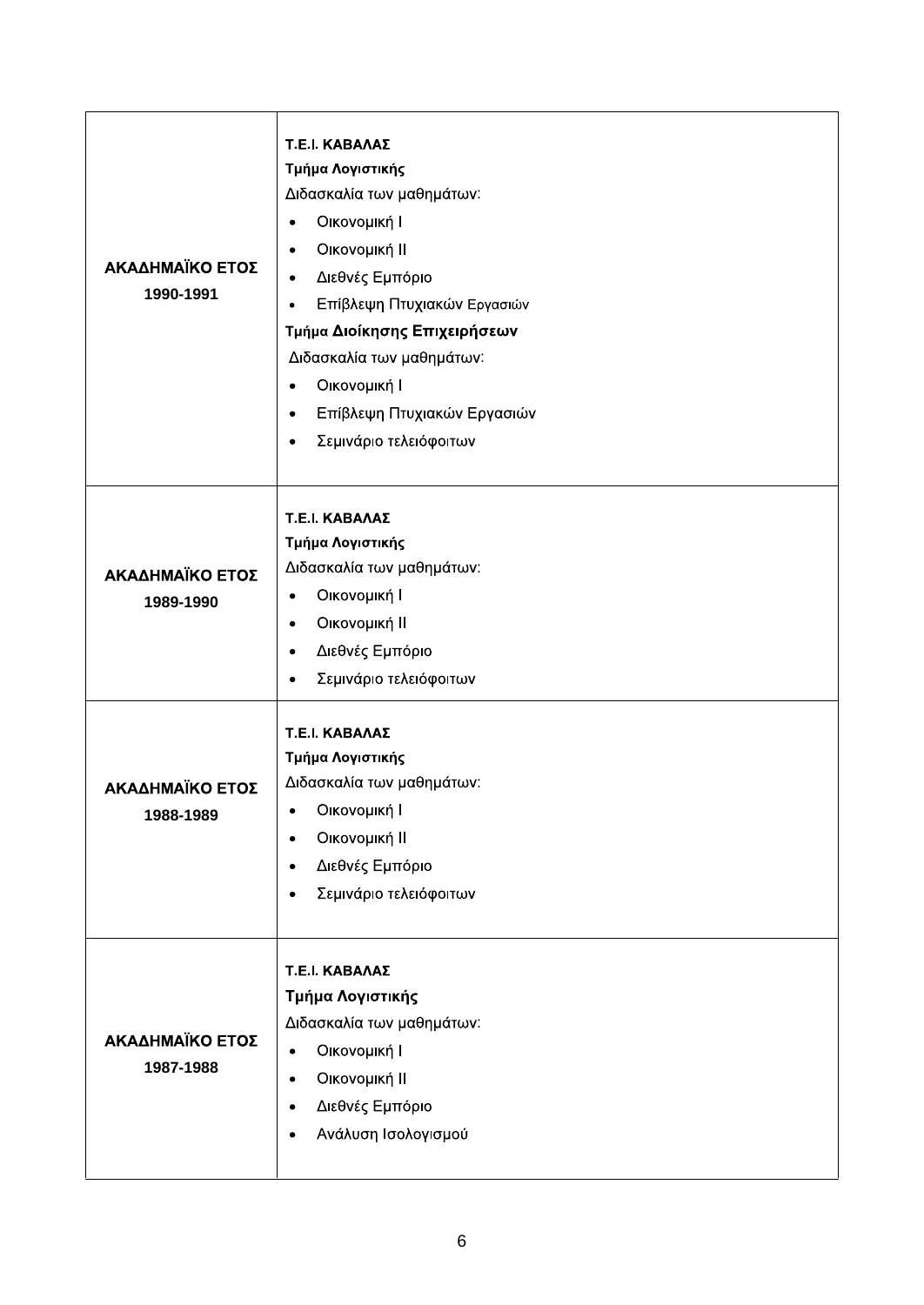|                              | Τ.Ε.Ι. ΚΑΒΑΛΑΣ                |
|------------------------------|-------------------------------|
|                              | Τμήμα Λογιστικής              |
|                              | Διδασκαλία των μαθημάτων:     |
|                              | • Οικονομική Ι                |
|                              | • Οικονομική ΙΙ               |
|                              | • Διεθνές Εμπόριο             |
| ΑΚΑΔΗΜΑΪΚΟ ΕΤΟΣ              | • Λογιστική                   |
| 1986-1987                    | <b>•</b> Οργάνωση Λογιστηρίου |
|                              | <b>•</b> Ανάλυση Ισολογισμού  |
|                              | Τμήμα Διοίκησης Επιχειρήσεων  |
|                              | Διδασκαλία των μαθημάτων:     |
|                              | • Οικονομική                  |
|                              | Τ.Ε.Ι. ΚΑΒΑΛΑΣ                |
|                              | Τμήμα Λογιστικής              |
|                              | Διδασκαλία των μαθημάτων:     |
|                              | • Οικονομική Ι                |
|                              | • Οικονομική ΙΙ               |
| ΑΚΑΔΗΜΑΪΚΟ ΕΤΟΣ              | <b>•</b> Διεθνές Εμπόριο      |
| 1985-1986                    | <b>•</b> Οργάνωση Λογιστηρίου |
|                              | • Διοικητική Λογιστική        |
|                              | Τμήμα Διοίκησης Επιχειρήσεων  |
|                              | Διδασκαλία των μαθημάτων:     |
|                              | • Οικονομική Ι                |
|                              | Τ.Ε.Ι. ΚΑΒΑΛΑΣ                |
|                              | Τμήμα Λογιστικής              |
|                              | Διδασκαλία των μαθημάτων:     |
| ΑΚΑΔΗΜΑΪΚΟ ΕΤΟΣ<br>1984-1985 | • Οικονομική Ι                |
|                              | • Οικονομική ΙΙ               |
|                              | • Λογιστική ΙΙ                |
|                              | • Διεθνές Εμπόριο             |
|                              |                               |

- Από το 1993 έως το 1996, ως εκπαιδευτής στο Δημόσιο Ι.Ε.Κ ΚΑΒΑΛΑΣ, τμήμα «Ειδικός ».
- · Από το 2005 έως το 2007, ως εκπαιδευτής στο Ι.Ε.Κ του Ο.Α.Ε.Δ ΚΑΒΑΛΑΣ, τμήμα «Διοικητικό και Οικονομικό Στέλεχος Επιχειρήσεων».
- Από το 1985 έως το 2000, ως ειδικός εξωτερικός συνεργάτης του Ε.Λ.ΚΕ.ΠΑ, Ε.ΕΔ.Ε, OIKONOMIKOY EΠΙΜΕΛΗΤΗΡΙΟΥ, κ.λ.π σε θέματα: management, Χρηματοοικονομικών, Κοστολόγησης, Φοροτεχνικών, Λογιστικής, Διεθνών Οικονομικών κ.λ.π.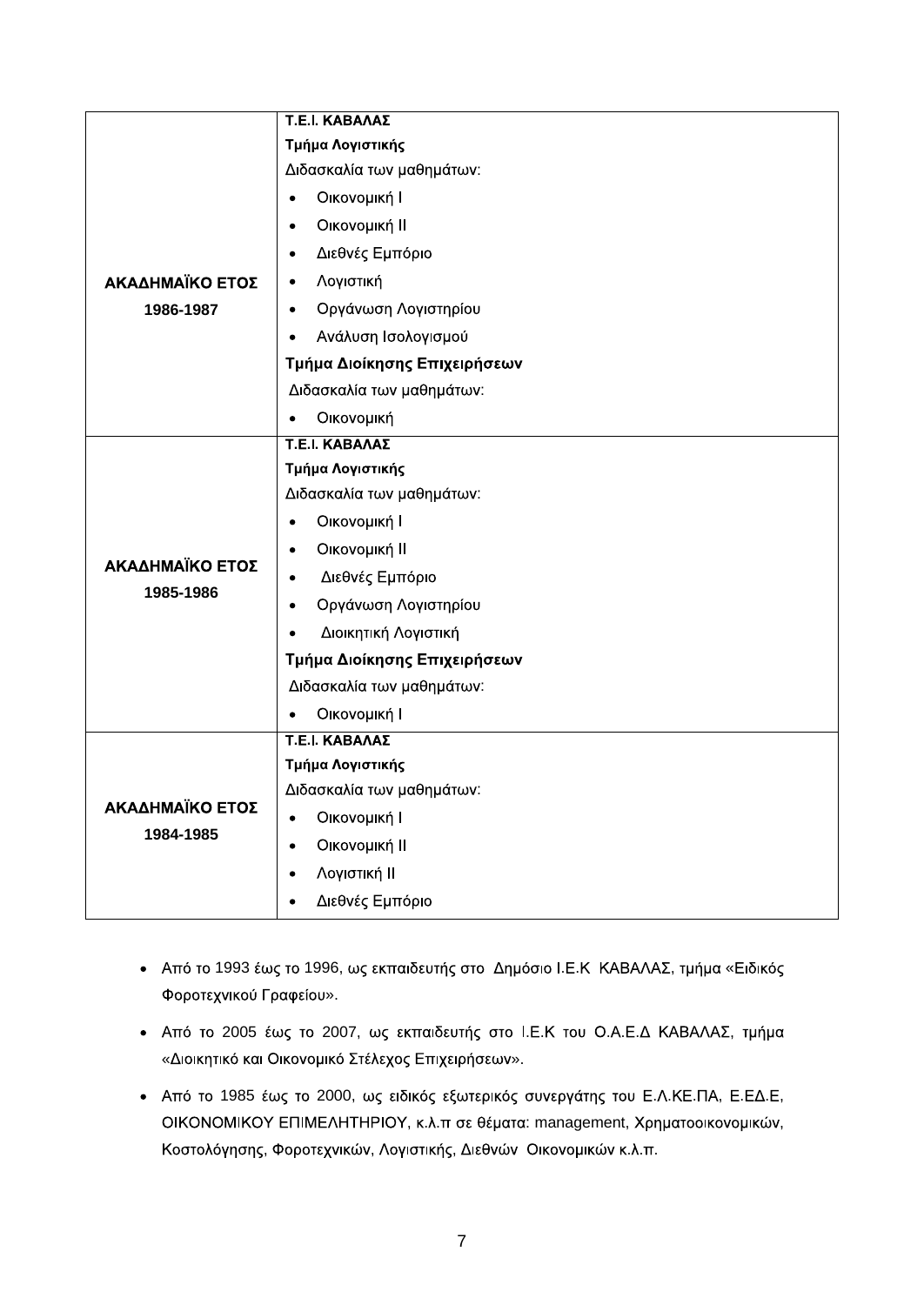## Διοικητικό έργο

 $\mathsf{r}$ 

| ΔΙΟΙΚΗΤΙΚΟ ΕΡΓΟ     |                                                                                      |
|---------------------|--------------------------------------------------------------------------------------|
|                     | Μέλος της Οργανωτικής Επιτροπής του 10 <sup>ου</sup> συνεδρίου 'Αθλητικής Διοίκησης, |
| 6/11/2009-8/11/2009 | στην Καβάλα από 6/11/2009 μέχρι 8/11/2009.                                           |
|                     | Μέλος της Οργανωτικής Επιτροπής του συνεδρίου 'International Conference              |
| 1/10/2009-3/10/2009 | on Applied Business and Economics' (ICABE 2009),                                     |
|                     | Στην Καβάλα από 1/10/2009 μέχρι 3/10/2009.                                           |
|                     | Επιστημονικός υπεύθυνος για την Πρακτική Άσκηση του Τμήματος                         |
| 2/6/2009            | Νοσηλευτικής, με απόφαση του συμβουλίου του ΤΕΙ Καβάλας.                             |
|                     | Παρακολούθηση της πορείας του Προϋπολογισμού του Τμήματος Διοίκησης                  |
| 2009 έως σήμερα     | Επιχειρήσεων, Τ.Ε.Ι. Καβάλας.                                                        |
|                     | Συμμετοχή στην αναμόρφωση του προπτυχιακού προγράμματος σπουδών του                  |
| $2008 - 2009$       | Τμήματος Διοίκησης Επιχειρήσεων, Τ.Ε.Ι. Καβάλας.                                     |
|                     | Συμμετοχή στην σύνταξη του τετραετούς Ακαδημαϊκού Προγραμματισμού του                |
| $2007 - 2008$       | Τμήματος Διοίκησης Επιχειρήσεων, Τ.Ε.Ι. Καβάλας.                                     |
|                     | Συμμετοχή στην σύνταξη της Έκθεσης Εσωτερικής Αξιολόγησης του Τμήματος               |
| $2007 - 2008$       | Διοίκησης Επιχειρήσεων, Τ.Ε.Ι. Καβάλας.                                              |
| 2006-2007           | Μέλος έργου ΕΠΕΑΕΚ ΙΙ με αντικείμενο το e-learning.                                  |
| 1987 – σήμερα       | Μέλος Οικονομικού Επιμελητηρίου Ελλάδος.                                             |
|                     | Κατάρτιση ωρολογίων προγραμμάτων παρακολούθησης μαθημάτων στα                        |
| 1984– σήμερα        | Τμήματα Λογιστικής και Διοίκησης Επιχειρήσεων καθώς και στην κατάρτιση               |
|                     | προγραμμάτων Εποπτειών και Επιτηρήσεων των Εξεταστικών περιόδων.                     |
|                     |                                                                                      |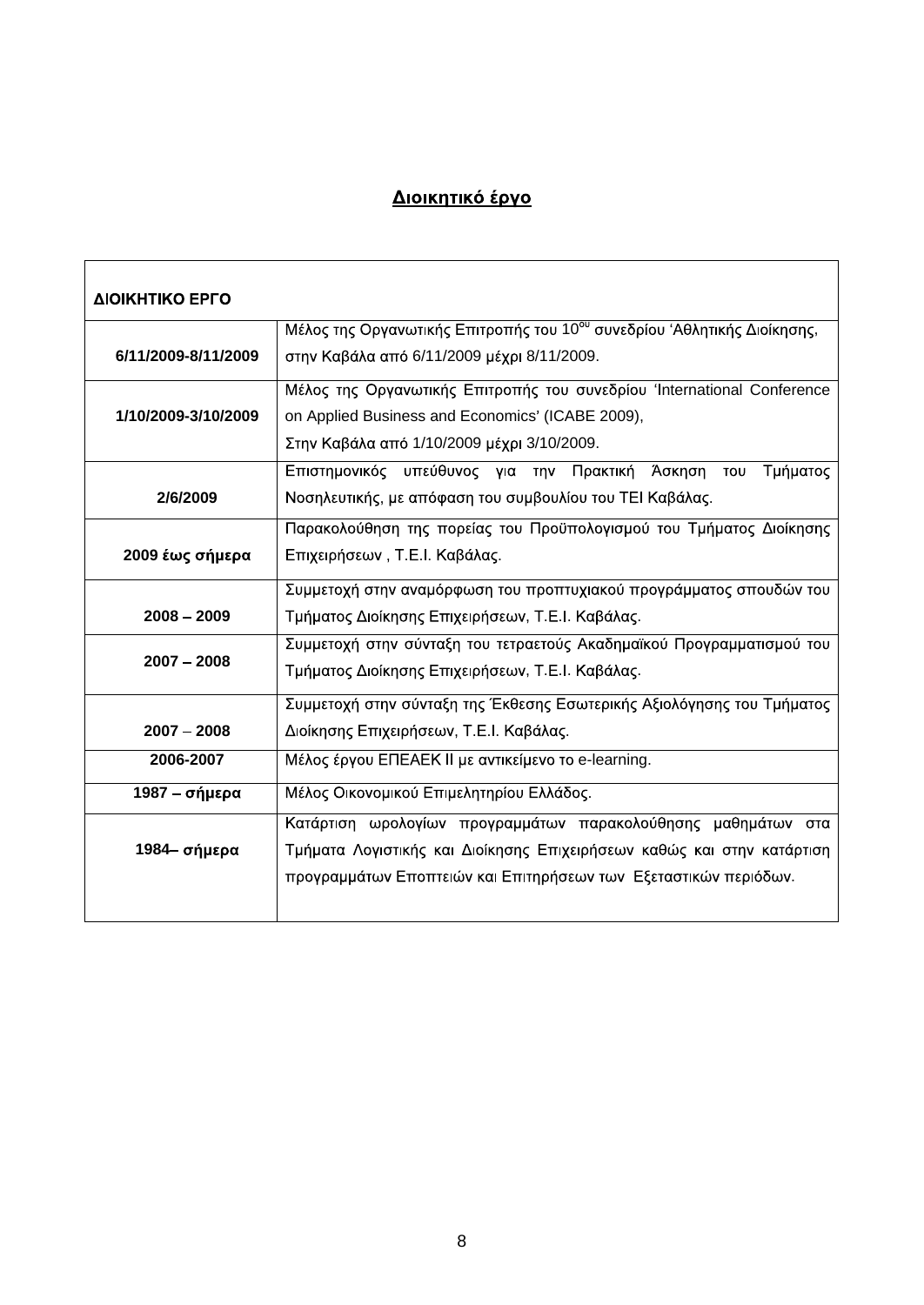# Συμμετοχή σε Ευρωπαϊκά Προγράμματα

| ΣΥΜΜΕΤΟΧΗ ΣΕ ΠΡΟΓΡΑΜΜΑΤΑ |                                                                                                       |
|--------------------------|-------------------------------------------------------------------------------------------------------|
|                          | Συμμετοχή στο εντατικό πρόγραμμα του δικτύου ΑFECA για το έτος 2010, που $\mid$                       |
|                          | διεξήχθη στη Νυρεμβέργη της Γερμανίας με θέμα :                                                       |
|                          | «Επεξεργασία και Διερμηνεία των Χρηματοοικονομικών Καταστάσεων με την                                 |
| 26/9/2010-6/10/2010      | εφαρμογή των Διεθνών Χρηματοοικονομικών Προτύπων Πληροφόρησης                                         |
|                          | (I.F.R.S)                                                                                             |
|                          | Η εισήγηση είχε θέμα «COMPATIBILITY OF ACCOUNTING STANDARDS,                                          |
|                          | THE CASE OF GREECE».                                                                                  |
|                          | Συμμετοχή στην 11 <sup>η</sup> Ευρωπαϊκή Λογιστική Εβδομάδα του δικτύου ΕΤΑΡ, που                     |
| 7/3/2010-14/3/2010       | διεξήχθη στην ΤΑΤΑΜΡΑΝΙΑ της Ουγγαρίας.                                                               |
|                          | Η εισήγησή είχε θέμα «PROVISIONS FOR LIABILITIES».                                                    |
|                          | Συμμετοχή στο εντατικό πρόγραμμα του δικτύου ΑFECA για το έτος 2009, που                              |
|                          | διεξήχθη στην Vanne της Γαλλίας με θέμα:                                                              |
|                          | «Επεξεργασία και Διερμηνεία των Χρηματοοικονομικών Καταστάσεων με την                                 |
|                          | 17/10/2009-27/10/2009   εφαρμογή των Διεθνών Χρηματοοικονομικών Προτύπων Πληροφόρησης                 |
|                          | $(I.F.R.S)*$                                                                                          |
|                          | Η εισήγηση είχε θέμα «COMPATIBILITY OF ACCOUNTING STANDARDS                                           |
|                          | AND THE GREEK GAAP».                                                                                  |
|                          | Συμμετοχή στην 10 <sup>η</sup> Ευρωπαϊκή Λογιστική Εβδομάδα του δικτύου ΕΤΑΡ, που                     |
| 8/3/2009-15/3/2009       | διεξήχθη στο TRIER της Γερμανίας.                                                                     |
|                          | Η εισήγησή είχε θέμα « CURRENT LIABILITIES».                                                          |
|                          | Συμμετοχή στο εντατικό πρόγραμμα του δικτύου ΑFECA για το έτος 2008,                                  |
|                          | που διεξήχθη στο Κάουνας της Λιθουανίας με θέμα :                                                     |
|                          | 10/1 <b>0/2008-29/10/1998  </b> «Επεξεργασία και Διερμηνεία των Χρηματοοικονομικών Καταστάσεων με την |
|                          | εφαρμογή των Διεθνών Χρηματοοικονομικών Προτύπων Πληροφόρησης                                         |
|                          | $(I.F.R.S)*$                                                                                          |
|                          | Η εισήγηση είχε θέμα «COMPATIBILITY OF ACCOUNTING STANDARDS».                                         |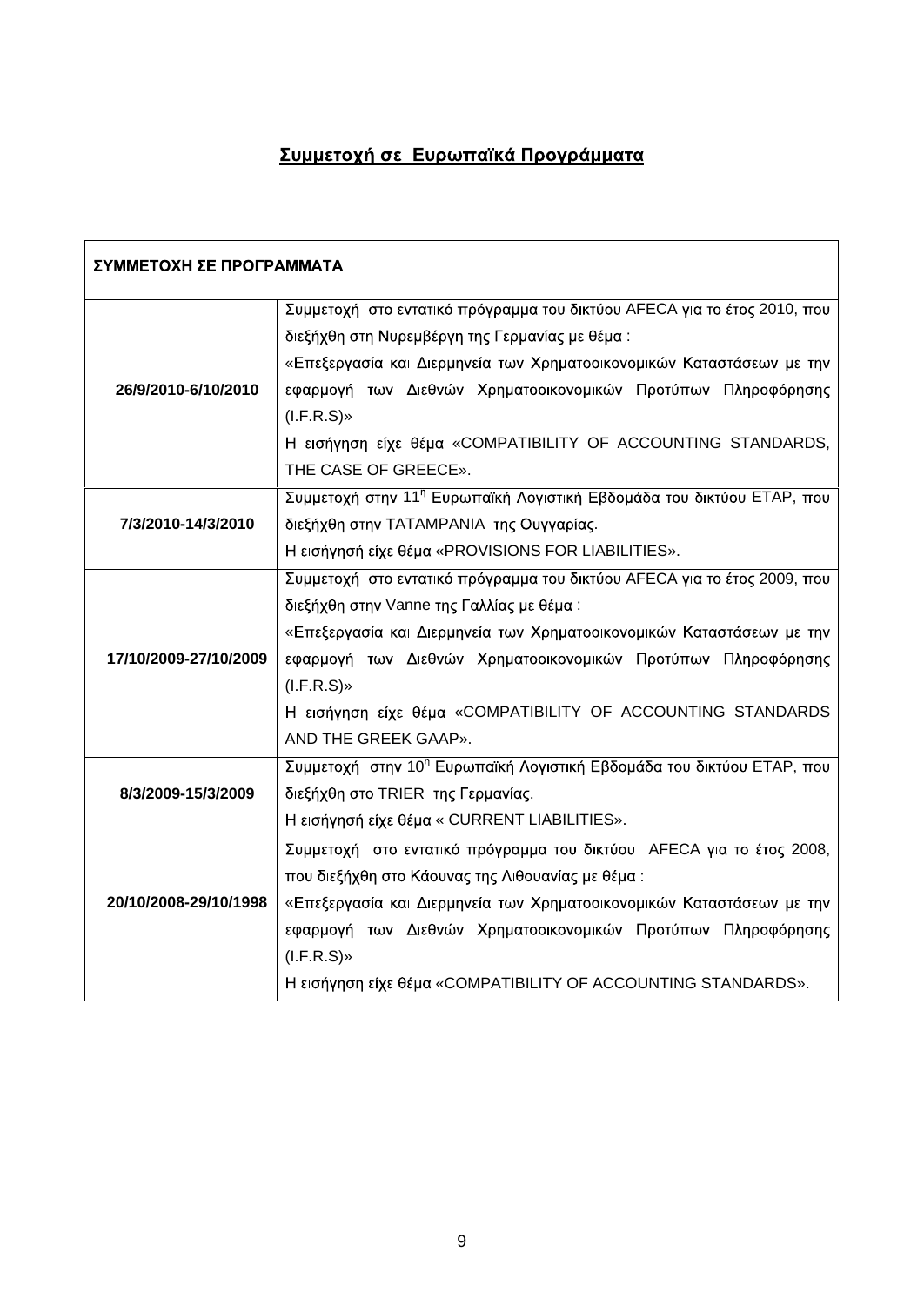## Συγγραφικό έργο – δημοσιεύσεις

#### ΕΡΕΥΝΗΤΙΚΟ ΕΡΓΟ - ΔΗΜΟΣΙΕΥΣΕΙΣ - ΣΥΝΕΔΡΙΑ

#### **A) Επιστημονικά περιοδικά**

**.1)** Mandilas, A., I. Floropoulos, M. Pipiliagkopoulos and G. Aggelakis (2008), EVA Reconsider for the Greek Capital Market', Journal of European Research Studies, Volume XII, Issue (2), pp. 111-130, ISSN 1108-2976, published by the University of Piraeus, Greece.

#### **B) Διεθνή επιστημονικά συνέδρια**

**B.1)** Mandilas, A., I. Floropoulos, M. Pipiliagkopoulos and G. Aggelakis (2008), EVA Reconsider for the Greek Capital Market', Journal of European Research Studies, Volume XII, Issue (2), pp. 111-130, ISSN 1108-2976, published by the University of Piraeus, Greece.

**.2)** Maditinos, D., A. Mandilas, M. Pipiliagkopoulos and A. Passaportis (2009)**,** A Cross Country Assessment of the Determinants of the XBRL Adoption, 7<sup>th</sup> International Conference on Accounting and Finance in transition - ICAFT 2009, 23-25 July 2009, Greenwich University, London, UK.

**.3)** Pipiliagkopoulos, M., Nikolaidis.(2009), Accounting Treatment for Construction-Type (long-term) Contracts: A comparative study between the IASB, US, UK and Greece, ICABE 2009, Kavala Institute of Technology , 1-3 October, 2009.

**B4)** Pipiliagkopoulos, M., Ž. Šević, D. Maditinos, XBRL: A theoretical approach, Management of International Business and Economic Systems, MIBES 2010, Kavala Institute of Technology and Larissa Institute of Technology, Kavala, June 4-6, 2010.

#### **)**

**Γ.1)** Ταμπάκη Αικ., Πιπιλιαγκόπουλος Μιχ. (2009), Ποιότητα, Ικανοποίηση και Πρόθεση Συμπεριφοράς σε ένα Αθλητικό CAMP, 10° Πανελλήνιο Συνέδριο Αθλητικής Διοίκησης, ΤΕΙ Καβάλας, Καβάλα 6 Νοεμβρίου 2009. (Βραβείο καλύτερης εργασίας).

#### Βιβλία - Εκπαιδευτικές σημειώσεις

- 1. Πιπιλιαγκόπουλος Μ. (1984) «Αρχές Οικονομικής Ι», Συμπληρωματικές Διδακτικές Σημειώσεις, Τμήμα Λογιστικής, Τ.Ε.Ι. Καβάλας.
- 2. Πιπιλιαγκόπουλος Μ. (1984) «Αρχές Οικονομικής ΙΙ», Συμπληρωματικές Διδακτικές Σημειώσεις, Τμήμα Λογιστικής, Τ.Ε.Ι. Καβάλας.
- 3. Πιπιλιαγκόπουλος Μ. (1984) «Διεθνές Εμπόριο», Συμπληρωματικές Διδακτικές Σημειώσεις, Τμήμα Λογιστικής, Τ.Ε.Ι. Καβάλας.
- 4. Πιπιλιαγκόπουλος Μ. (1985) «Οργάνωση Λογιστηρίου», Συμπληρωματικές Διδακτικές Σημειώσεις, Τμήμα Λογιστικής, Τ.Ε.Ι. Καβάλας.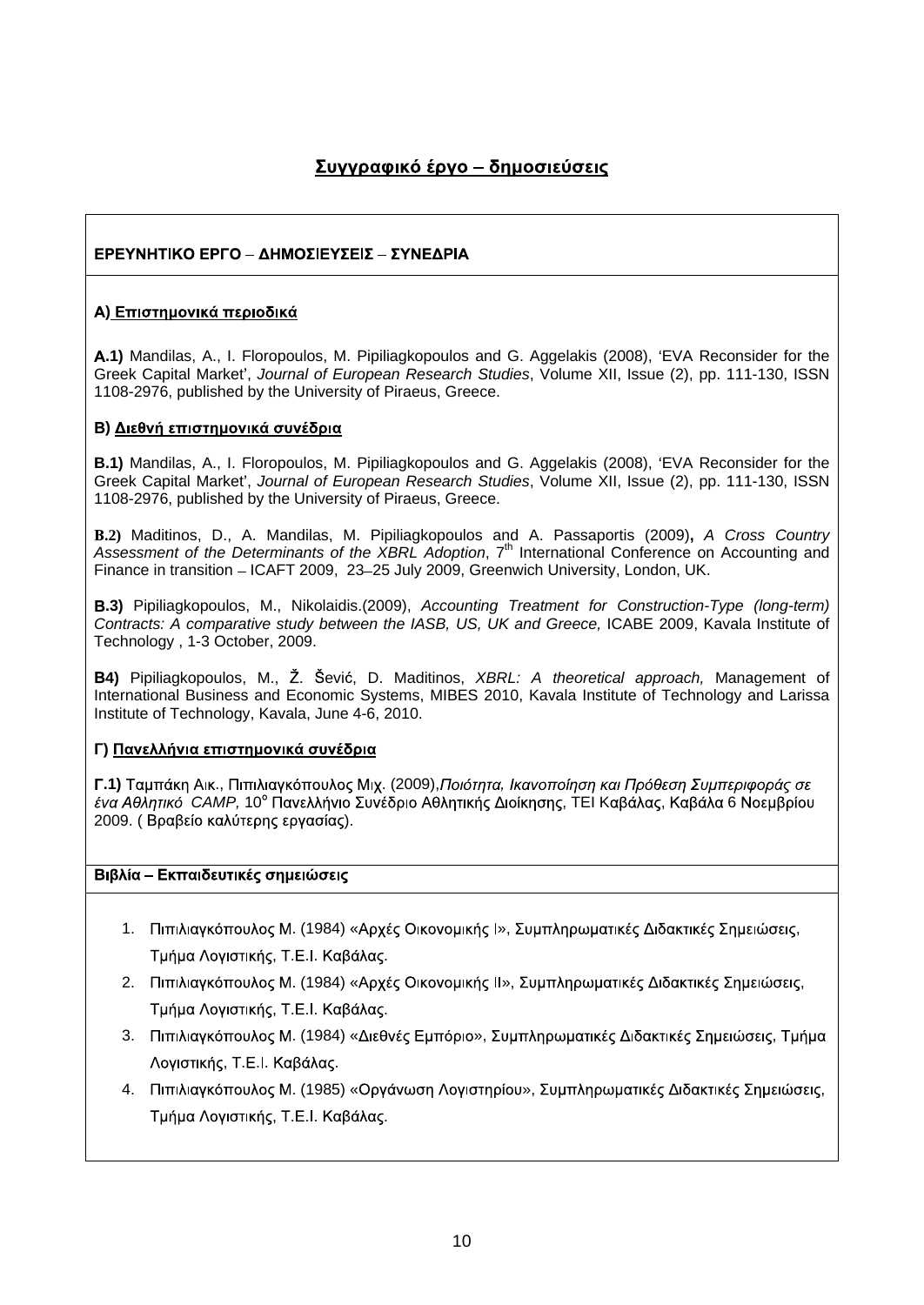### Λοιπές εξειδικεύσεις - Επιμόρφωση – Σεμινάρια

: A construction of the construction of the construction of the construction of the construction of the construction of the construction of the construction of the construction of the construction of the construction of th

- Κοστολόγηση Βιομηχανικών Εμπορικών Επιχειρήσεων.
- Management. **Management** with the state of the state of the state of the state of the state of the state of the state of the state of the state of the state of the state of the state of the state of the state of the state
- Management.
- .
- 2065/1992.
- . Το Ε.Γ.Λ.Σ και η εφαρμογή του στην Βιομηχανία Ανάλυση Ομάδας 9.
- Η ομάδα 9 του Ε.Γ.Λ.Σ Αναλυτική Λογιστική Τεχνική Κοστολόγησης.
- ( 9 .. . . ).
- . A construction of the construction of the construction of the construction of the construction of the construction of the construction of the construction of the construction of the construction of the construction of th
- Ο Κώδικας Βιβλίων και Στοιχείων (Π.Δ 186/1992) Τροποποιήσεις.
- , Νομικών, **τουρ** του προσ Λογιστικών και Κοστολογικών θεμάτων στην κατάρτιση του Ισολογισμού - Προσδιορισμός . A construction of the construction of the construction of the construction of the construction of the construction of the construction of the construction of the construction of the construction of the construction of th
- Κοστολόγηση παραγομένων προϊόντων (Νόμος 2214/1994), Βιβλίο Παραγωγής -Κοστολογίου, Τεχνικών Προδιαγραφών.
- Φ.Π.Α (ειδικά στις επιχειρήσεις που πραγματοποιούν συναλλαγές με το εξωτερικό).
- Επεξεργασία πινάκων Λογιστικά φύλλα (Lotus, Excel, Word).
- **-** Construction of the construction Φορολογικά θέματα που ανακύπτουν στο κλείσιμο της χρήσης - Κίνητρα Οικονομικής . A construction of the construction of the construction of the construction of the construction of the construction of the construction of the construction of the construction of the construction of the construction of th
- Η Ομάδα 9 του Ε.Γ.Λ.Σ Αναλυτική Λογιστική Τεχνική Κοστολόγησης.

#### *Ξένες Γλώσσες*

Γνωρίζω την Αγγλική Γλώσσα